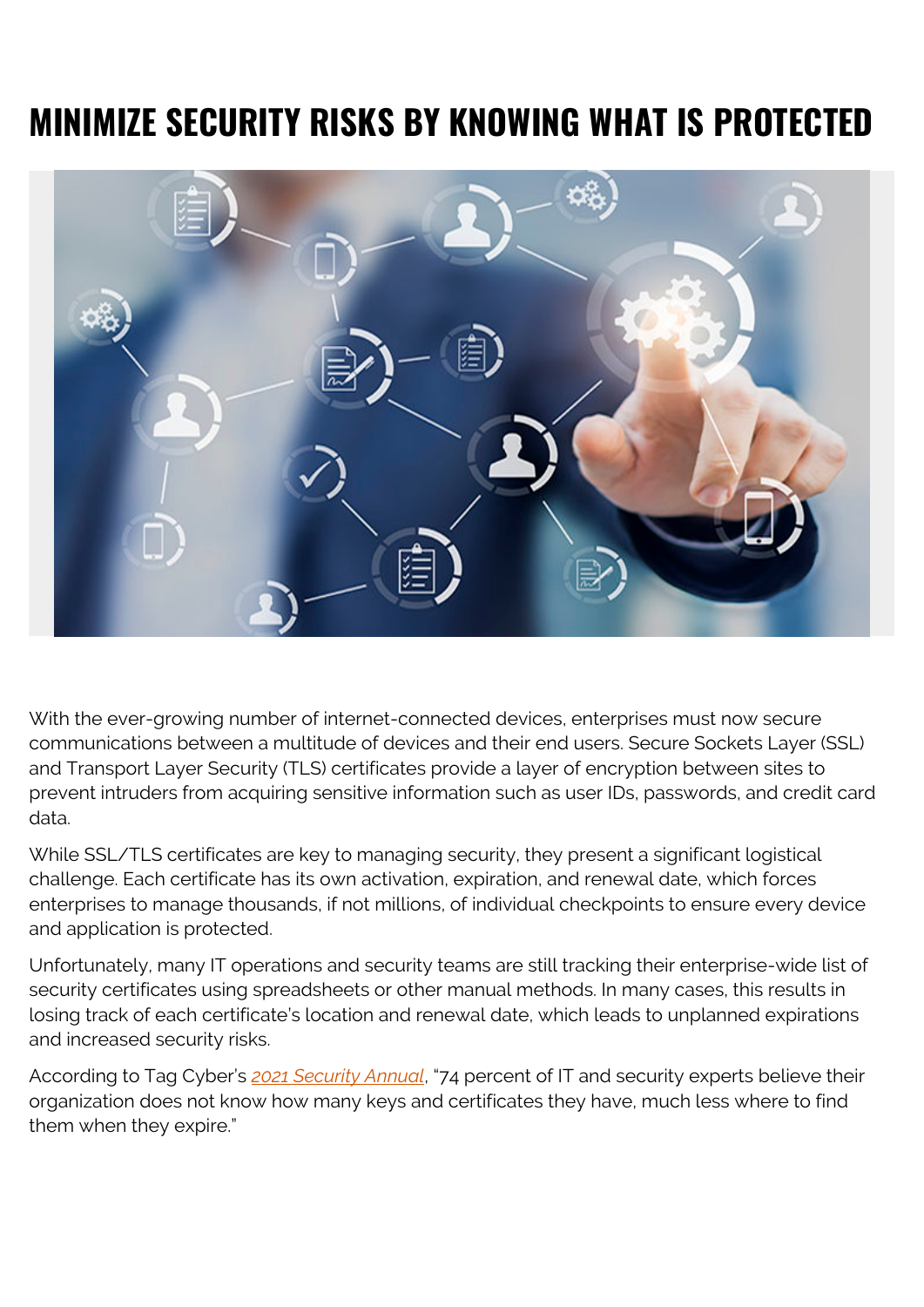## **So, how do you know what is being protected?**

[BMC Helix Discovery](https://blogs.bmc.com/it-solutions/bmc-helix-discovery.html)'s software-as-a-service (SaaS)-based, agentless discovery and dependency modeling solution helps IT teams discover security certificates on all of their assets and applications. Within minutes, security professionals can obtain an up-to-date list of security certificates and their expiration dates across cloud-native or on-premises environments.

With an accurate assessment of the security landscape, IT teams can manage each certificate's lifecycle and help their organizations maintain a high level of security across the entire infrastructure. This single view of certificate information also makes it easy to proactively plan certificate refreshes and prevent service interruptions.

## **How does it work?**

While performing a deep scan within your operating system, BMC Helix Discovery identifies all of the software instances running on each secure socket. It then establishes a connection with each socket to obtain the details on every security certificate in use—across web and application server environments and applications running on-premises or on the cloud.

In the case of network devices, BMC Helix Discovery performs a Simple Network Management Protocol (SNMP) query to obtain the list of virtual servers that are using SSL profiles. It then makes API calls to collect the information about each respective TLS certificate. BMC Helix Discovery also integrates with native cloud services such as Amazon Certificate Manager (ACM) to obtain the list of certificates managed by the ACM service.

Once the certificate information is collected, BMC Helix Discovery automatically stores certificate information in its central datastore, which can be used for queries and post-processing. For organizations that consolidate and maintain their inventory information using BMC Helix Discovery's out-of-the-box CMDB sync, these certificate details are automatically updated into the CMDB.

Using BMC Helix Discovery's certificate dashboard and reporting features, IT professionals can observe the software and the node on which each certificate is installed. End users can also obtain detailed information about each certificate's lifecycle such as its location, organization, encryption type, validity dates, and IP host. Having easily accessible, up-to-date information gives organizations the ability to understand the potential impact of each certificate's status so they can plan and prioritize refreshes while maintaining high performance and availability.

## **Increase your security landscape**

By properly monitoring and managing their SSL/TLS certificates, IT organizations can :

- Minimize risk
- Avoid unplanned expirations
- Strengthen data security and encryption
- Protect customer data
- Increase productivity
- Offer secure, safe online experiences

BMC Helix Discovery's SaaS-based, agentless asset discovery and dependency modeling solution helps IT organizations easily track the latest certificate status across the infrastructure. This puts